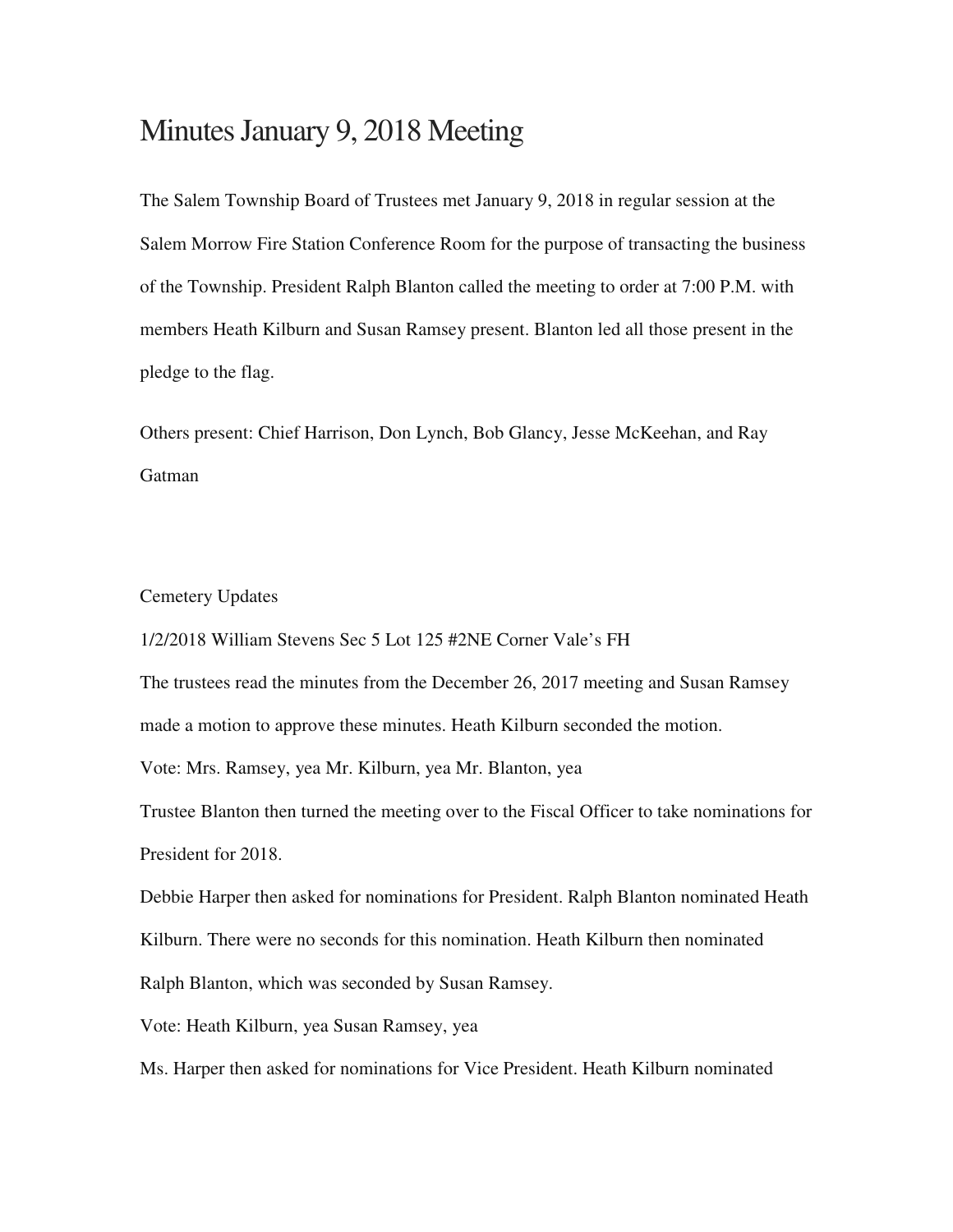Susan Ramsey and Ralph Blanton seconded that motion.

Vote: Heath Kilburn, yea Ralph Blanton, yea

Meeting was then turned over to President Ralph Blanton.

It was discussed and decided the meeting dates will stay the same; the second and fourth Tuesdays at 7:00 P.M. Also, the mileage paid for travel will remain at the current \$.50/mile.

#### Fire Department

Chief Harrison reported the new protective vests and helmets had been received. He had a set to show the board. He said they are starting a rescue task force and will brain storm with other townships to make this work.

He also reported the money from the BWC \$40,000 grant had been received. It will be used to replace rescue equipment.

For the year-end report, he showed that runs were actually down from last year. He then spent some time speaking about the trench collapse that took place December 28, 2017. It took over 10 hours to recover the body of the worker trapped. He spoke about how much help Heath Kilburn, as Morrow Police Chief, had provided during the 10 hours. He commended the fire crews, police department and rescue personnel who all worked hard. There were also teams from OSHA and Red Cross present.

Heath Kilburn stated that it was a situation that could have been teams working on their own, but instead, he said it was like one big team working together.

Ralph Blanton stated kudos should go to John Moenster, who led the first crew. He said they followed their training to a "t", and waited for proper procedures to take place before they started digging, even though it was hard not to get started on the digging right away.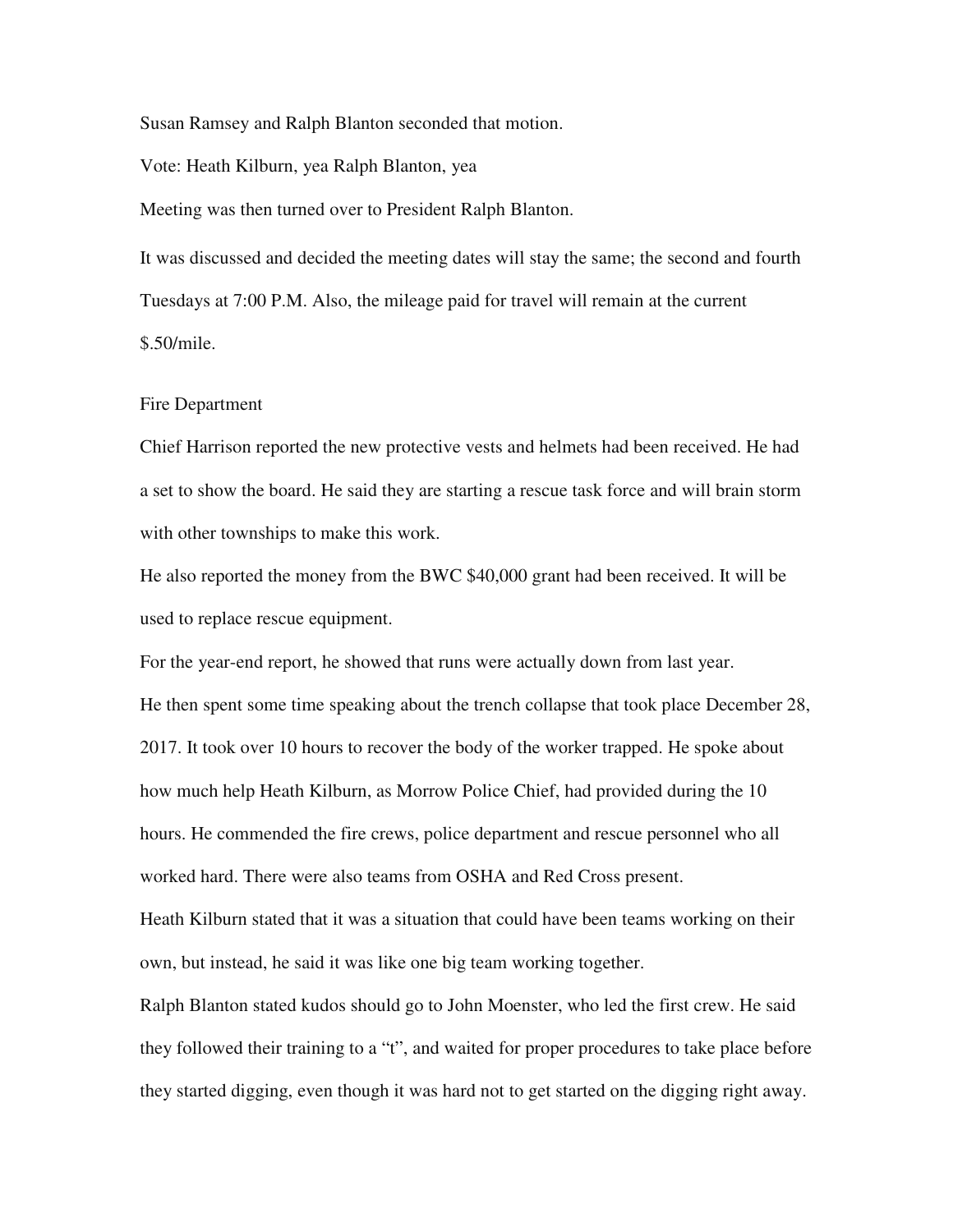Chief Harrison went on with the year-end report, saying there had been several fires at the end of the year, including an arson case.

Don Lynch asked about the Motorola radios, publicizing the grants and the bike trail.

Ray Gatman had a question regarding the electric aggregation. Ralph Blanton told him the process had started, but it would probably be spring before the rates were out and the option to take part or opt out would be given.

Jesse McKeehan also asked about the aggregation, but since the Village of Morrow was not involved with this program, as a resident of Morrow, he would not be eligible to take part.

## Zoning

Mr. McKeehan then gave an update on zoning matters. He said he had been getting 5-6 calls a week. There have been problems being caused by the proposed development on Dallasburg Road. There are drainage problems and the RPC has become involved. He stated it is pretty much on hold until this matter is resolved.

Susan asked him about a problem with roosters running free in her neighborhood. Don Lynch asked Heath about the bulletin board; no notices for the citizens. He mentioned zoning changes, computer program update, and stated no one wants the new bike trail.

Jesse McKeehan spoke up and said he and his family uses it all the time and a long discussion proceeded. Mr. Kilburn said he didn't want to sit here and listen to this discussion and ask that it be ended.